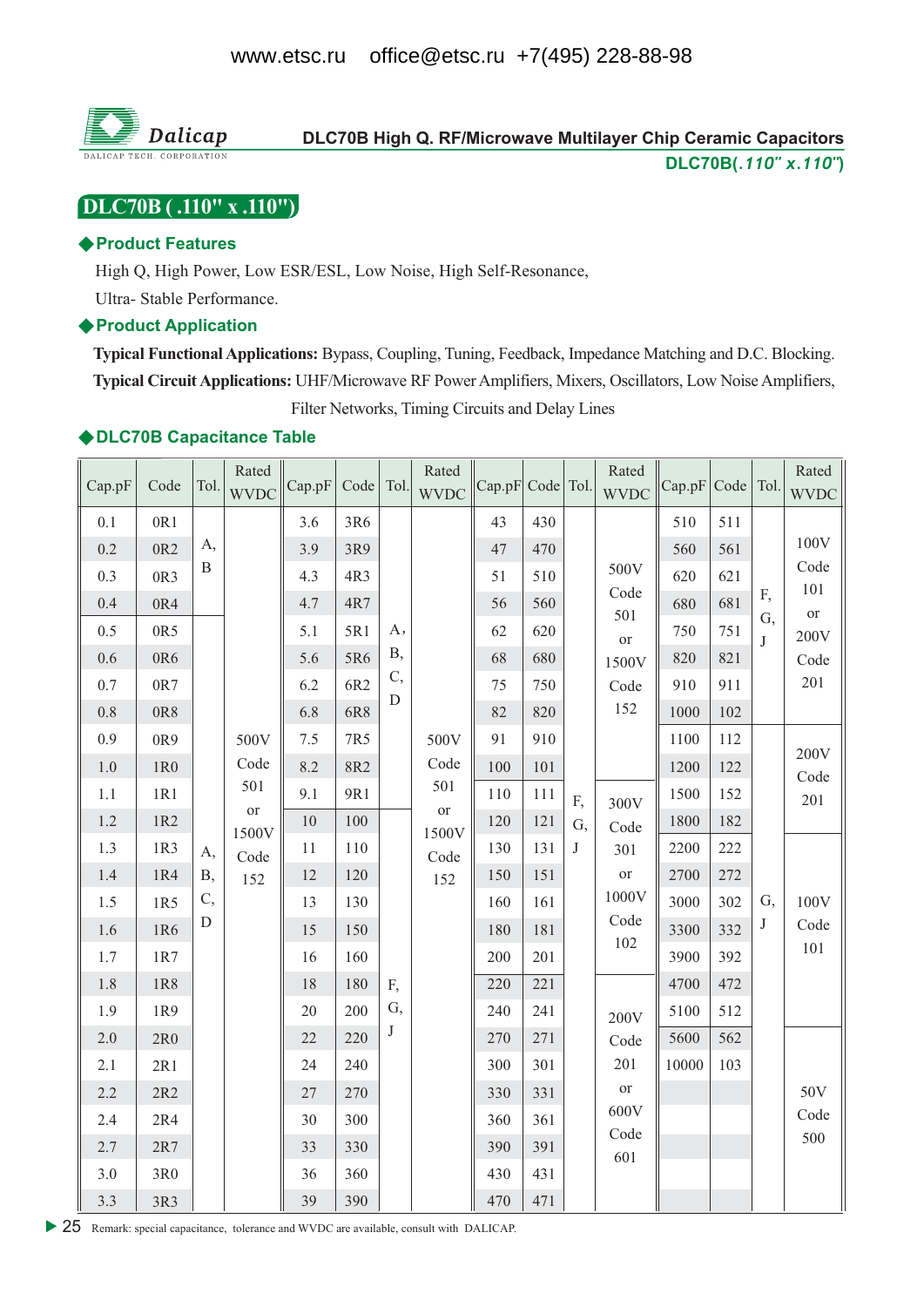

Note: Tolerance of  $\pm 0.02pF$  is a possibility. Please contact Dalicap

### ◆ DLC70B Capacitor Dimensions

unit:inch(millimeter)

|                 |               |                    |                                        | <b>Capacitor Dimensions</b>  |               | <b>Lead Dimensions</b>      | Plated            |                                      |                                      |                                      |
|-----------------|---------------|--------------------|----------------------------------------|------------------------------|---------------|-----------------------------|-------------------|--------------------------------------|--------------------------------------|--------------------------------------|
| <b>Series</b>   | Term.<br>Code | Type / Outlines    | Length                                 | Width                        | Thick.        | $\overline{\text{Overlap}}$ | Length            | Width<br>Thickness                   |                                      | Material                             |
|                 |               |                    | (Lc)                                   | (W <sub>c</sub> )            | (Tc)          | (B)                         | $(L_L)$           | $(W_L)$                              | $(T_L)$                              |                                      |
|                 | W             |                    | $.110 + .020$<br>to $-.010$            | .110<br>士                    | .10           | .024                        |                   |                                      |                                      | $100\%$ Sn<br>over Nickel<br>Plating |
| 70B             | L             | Chip               | $(2.79+0.51)$<br>to $-0.25$ )          | .010<br>(2.79)<br>$\pm 0.25$ | (2.54)<br>max | (0.60)<br>max               |                   |                                      |                                      | 90 Sn10Pb<br>over Nickel<br>Plating  |
| 70 <sub>B</sub> | <b>MS</b>     | TI M<br>Microstrip | .135<br>.110<br>士<br>士<br>.010<br>.015 | .10                          |               | .250                        | .093<br>士<br>.005 | $.008 \pm .001$<br>$(0.2 \pm 0.025)$ | Silver-<br>plated<br>Copper          |                                      |
|                 |               |                    | (3.43)<br>$\pm 0.38$ )                 | (2.79)<br>$\pm 0.25$ )       | (2.54)<br>max |                             | (6.35)<br>min     | (2.36)<br>$\pm 0.13$ )               | $.004 \pm .001$<br>$(0.1 \pm 0.025)$ | $100\%$<br>Silver                    |

|                 |           |                                     |                                                            |                                             | <b>Capacitor Dimensions</b> |                       | <b>Lead Dimensions</b> |                                           |                                                                              |                                                                  |
|-----------------|-----------|-------------------------------------|------------------------------------------------------------|---------------------------------------------|-----------------------------|-----------------------|------------------------|-------------------------------------------|------------------------------------------------------------------------------|------------------------------------------------------------------|
| Series          | Term.     | Type / Outlines                     | Length                                                     | Width                                       | Thick.                      | Overlap               | Length                 | Width                                     | Thickness                                                                    | Plated<br>Material                                               |
|                 | Code      |                                     | $(L_c)$                                                    | (W <sub>c</sub> )                           | (Tc)                        | (B)                   | $(L_L)$                | $(W_L)$                                   | $(T_L)$                                                                      |                                                                  |
| <b>70B</b>      | P         | Chip<br>(Non-Magnetic)              | $.110 + .020$<br>$to-.010$<br>$(2.79+0.51)$<br>$to -0.25)$ | .110<br>士<br>.010<br>(2.79)<br>$\pm 0.25$ ) | .10<br>(2.54)<br>max        | .024<br>(0.60)<br>max |                        |                                           |                                                                              | $100\%$ Sn<br>over Copper<br>Plating<br><b>RoHS</b><br>Compliant |
| 70 <sub>B</sub> | <b>MN</b> | πI.<br>Microstrip<br>(Non-Magnetic) | .135<br>士<br>.015<br>(3.43)<br>$\pm 0.38$ )                | .110<br>士<br>.010<br>(2.79)<br>$\pm 0.25$   | .10<br>(2.54)<br>max        |                       | .250<br>(6.35)<br>min  | .093<br>士<br>.005<br>(2.36)<br>$\pm 0.13$ | $.008 \pm .001$<br>$(0.2 \pm 0.025)$<br>$.004 \pm .001$<br>$(0.1 \pm 0.025)$ | Silver-<br>plated<br>Copper<br>$100\%$<br>Silver                 |

Note: non-mag is no magnetism.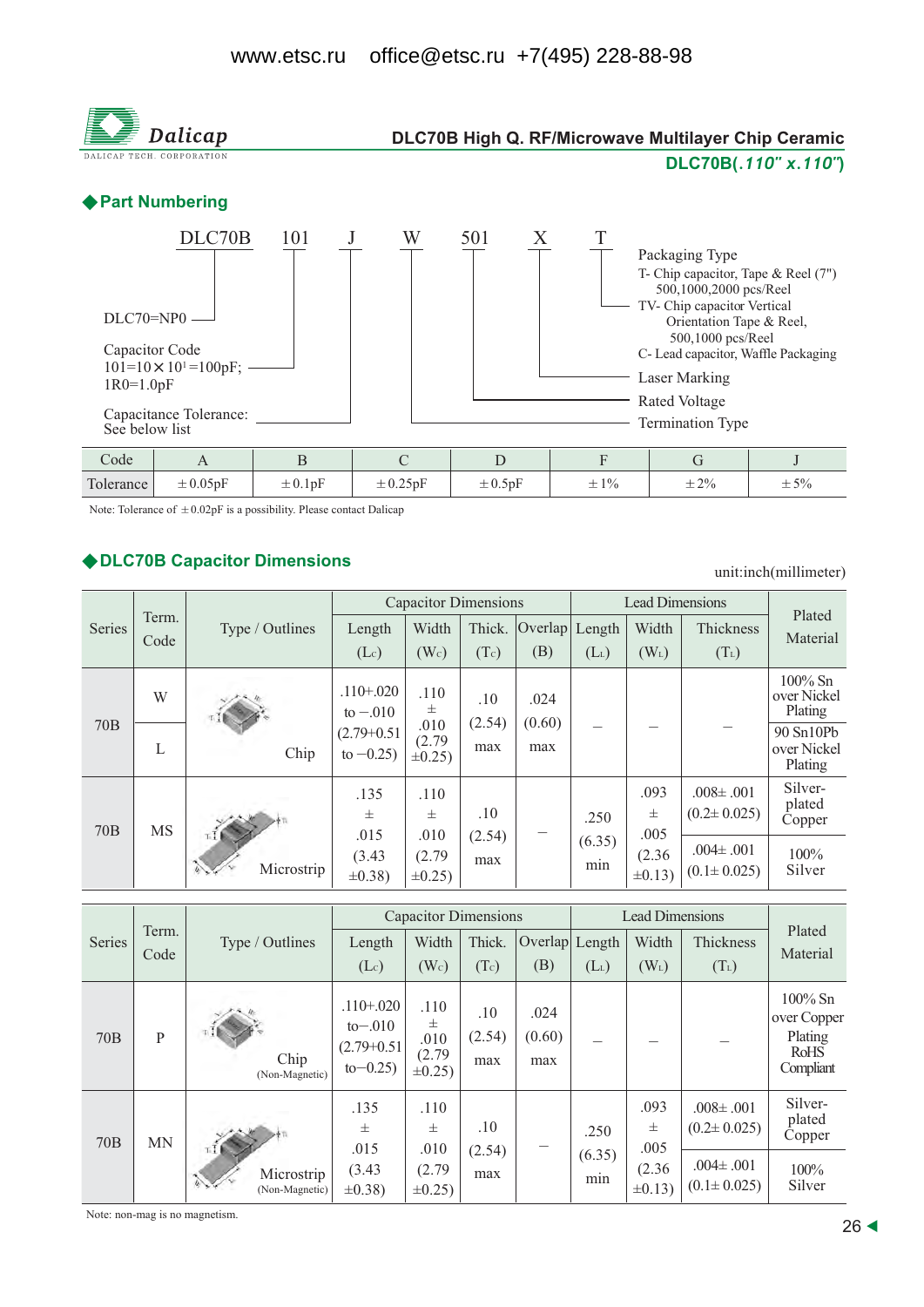

# DLC70B High Q. RF/Microwave Multilayer Chip Ceramic Capacitors DLC70B(.110" x.110")

# ◆ Performance

| Item                                  | Specifications                                                                     |
|---------------------------------------|------------------------------------------------------------------------------------|
| Quality Factor (Q)                    | greater than 10,000 at 1 MHz                                                       |
|                                       | $0.1$ pF to 470 pF:                                                                |
|                                       | 10 <sup>6</sup> Megohms min. $\omega$ +25°C at rated WVDC.                         |
|                                       | 10 <sup>5</sup> Megohms min. $@ + 125$ °C at rated WVDC.                           |
| Insulation Resistance (IR)            | 510 pF to 10000 pF:                                                                |
|                                       | 10 <sup>5</sup> Megohms min. @ +25 <sup>°</sup> C at rated WVDC.                   |
|                                       | 10 <sup>4</sup> Megohms min. $(\hat{\omega}) + 125^{\circ}\text{C}$ at rated WVDC. |
| Rated Voltage                         | See Rated Voltage Table                                                            |
|                                       | 250% of Rated Voltage for 5 seconds, Rated Voltage ≤ 500VDC                        |
| Dielectric Withstanding Voltage (DWV) | 150% of Rated Voltage for 5 seconds, 500VDC < Rated Voltage ≤ 1250VDC              |
|                                       | 120% of Rated Voltage for 5 seconds, Rated Voltage > 1250VDC                       |
| <b>Operating Temperature Range</b>    | $-55^{\circ}$ C to $+200^{\circ}$ C.                                               |
| Temperature Coefficient (TC)          | $0 \pm 30$ ppm/°C (-55°C to +125°C);                                               |
| Capacitance Drift                     | $\pm$ 0.02% or $\pm$ 0.02pF, whichever is greater.                                 |
| Piezoelectric Effects                 | None                                                                               |
| <b>Termination Type</b>               | See Termination Type Table                                                         |

Capacitors are designed and manufactured to meet the requirements of MIL-PRF-55681 and MIL-PRF-123.

# ← Environmental Tests

| Item                                | Specifications                                                                                                                                  | Method                                                                                                                                                                                                                                                              |
|-------------------------------------|-------------------------------------------------------------------------------------------------------------------------------------------------|---------------------------------------------------------------------------------------------------------------------------------------------------------------------------------------------------------------------------------------------------------------------|
| Thermal<br><b>Shock</b><br>Moisture | DWV: the initial value<br>IR: Shall not be less than $30\%$<br>of the initial value<br>Capacitance change:<br>no more than $0.5\%$ or $0.5pF$ . | MIL-STD-202, Method 107, Condition A.<br>At the maximum rated temperature $(-55^{\circ}\text{C} \text{ and } 200^{\circ}\text{C})$ stay 30 minutes.<br>The time of removing shall not be more than 3 minutes.<br>Perform the five cycles.                           |
| Resistance                          | whichever is greater.                                                                                                                           | MIL-STD-202, Method 106.                                                                                                                                                                                                                                            |
| Humidity<br>(steady state)          | DWV: the initial value<br>IR: the initial value<br>Capacitance change:<br>no more than 0.3% or 0.3pF.<br>whichever is greater.                  | MIL-STD-202, Method 103, Condition A, with 1.5 Volts D.C.<br>applied while subjected to an environment of 85 °C with 85%<br>relative humidity for 240 hours minimum.                                                                                                |
| Life                                | IR: Shall not be less than $30\%$<br>of the initial value<br>Capacitance change:<br>no more than 2.0% or 0.5pF<br>whichever is greater.         | MIL-STD-202, Method 108, for 2000 hours, at 200°C.<br>200% of Rated Voltage for Capacitors, Rated Voltage $\leq 500$ VDC<br>120% of Rated Voltage for Capacitors, 500VDC < Rated Voltage ≤ 1250VDC<br>100% of Rated Voltage for Capacitors, Rated Voltage > 1250VDC |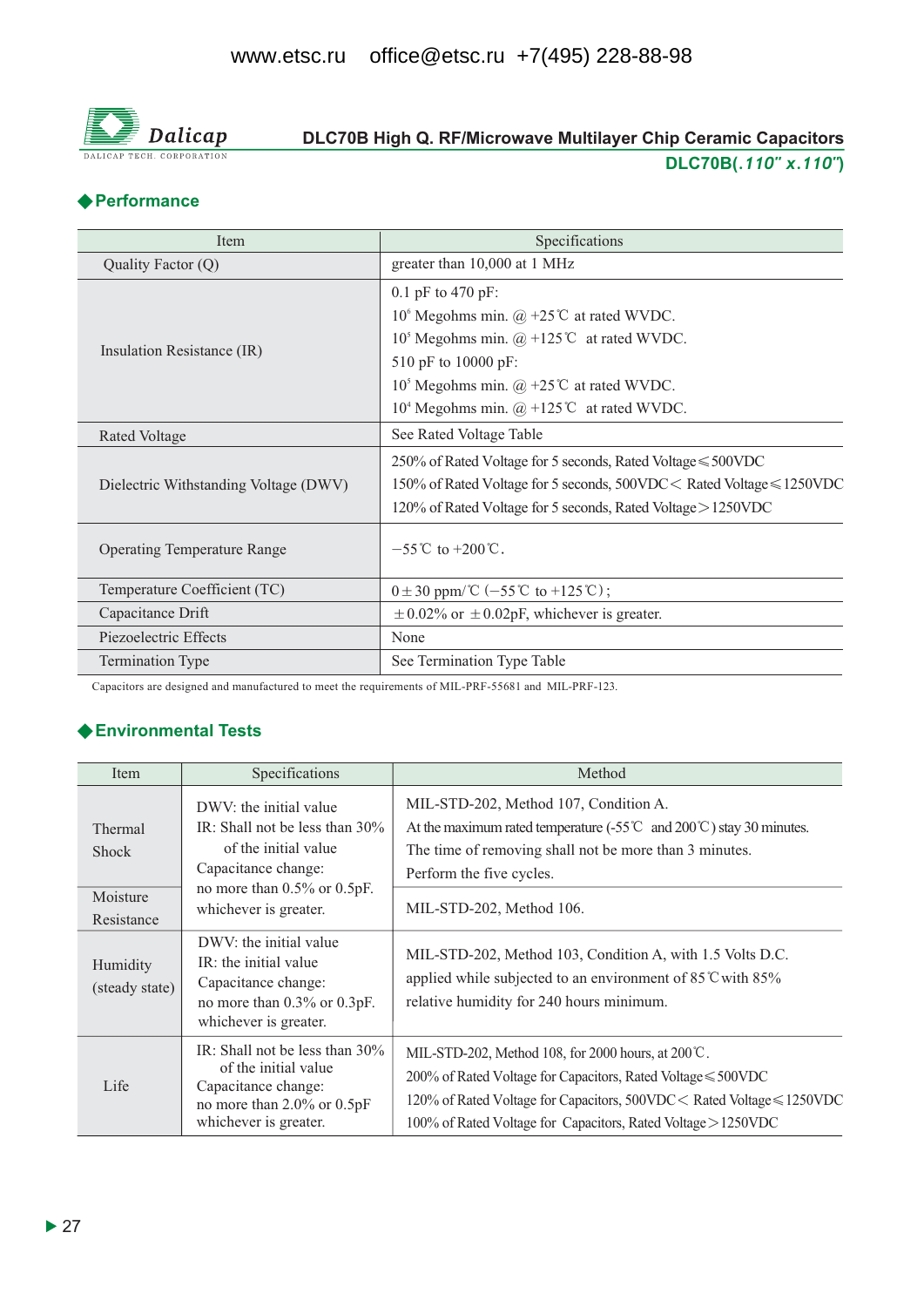

# DLC70B High Q. RF/Microwave Multilayer Chip Ceramic DLC70B(.110" x.110")

## ◆ DLC70B Performance Curve



### **ESR** vs Capacitance



### **DLC70B** Horizontal First Series Resonance(FSRs)





### Q vs Capacitance





### **Definitions and Measurement Conditions**

For a capacitor in a series configuration, i.e., mounted across a gap in a microstrip trace, with 50-Ohm source and termination resistances, the First Series Resonance, FSR, is defined as the lowest frequency at which the imaginary part of the input impedance, Im<sub>[Zin]</sub>, equals zero. Should Im<sub>[Zin]</sub> or the real part of the input impedance, Re[Zin], not be monotonic with frequency at frequencies lower than those at which  $Im[Zin] = 0$ , the FSR shall be considered as undefined (gap in plot above). FSR is dependent on internal capacitor structure; substrate thickness and dielectric constant; capacitor orientation, as defined above; and mounting pad dimensions.

The measurement conditions are: substrate -- Rogers RO4350; substrate dielectric constant = 3.66; horizontal mount substrate thickness (mils) = 50; gap in microstrip trace (mils) = 72; horizontal mount microstrip trace width (mils) = 110. Reference planes at sample edges.

All data has been derived from electrical models created by Modelithics, Inc., a specialty vendor contracted by DLC. The models are derived from measurements on a large number of parts disposed on several different substrates.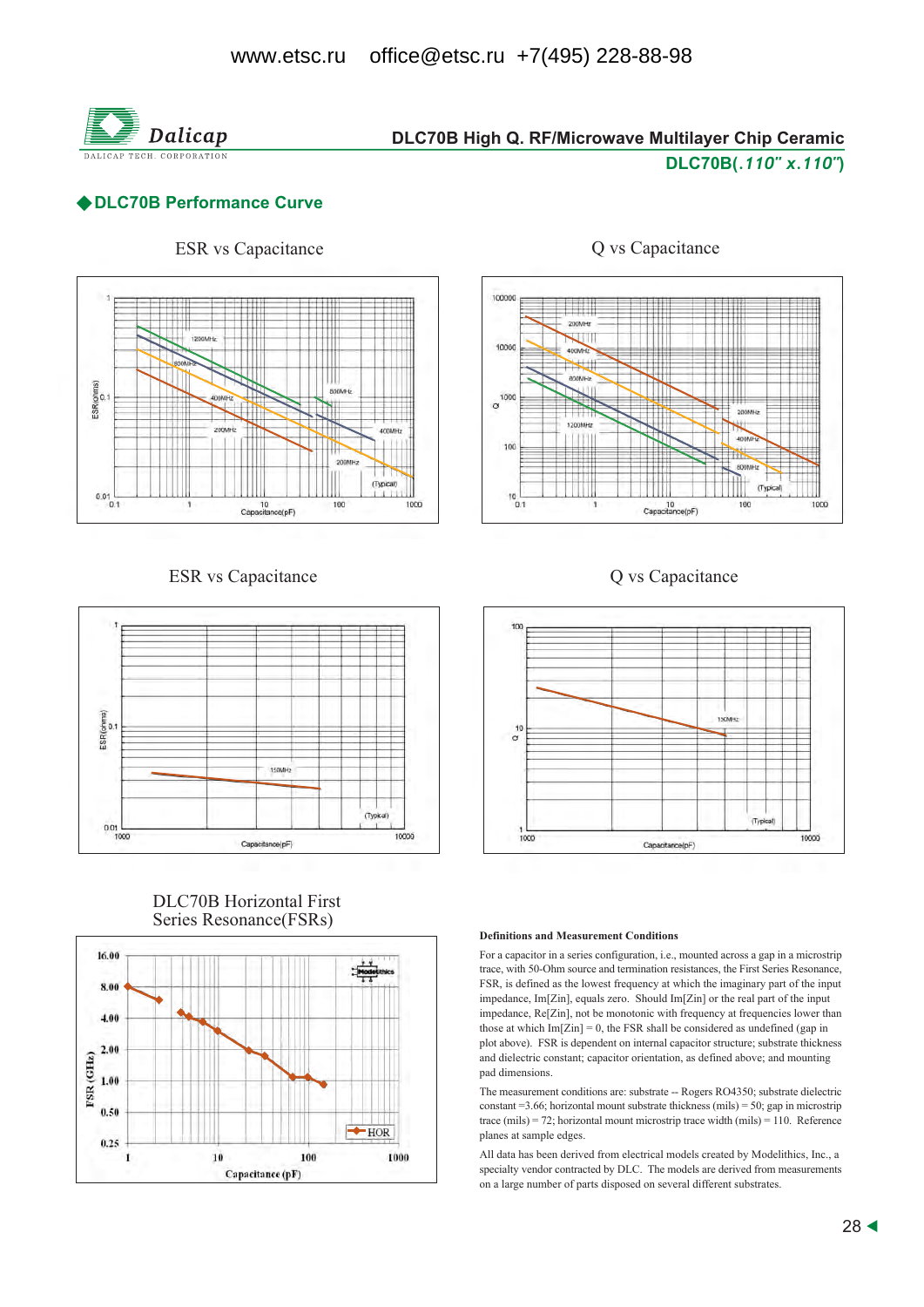

# DLC70B High Q. RF/Microwave Multilayer Chip Ceramic Capacitors DLC70B(.110" x.110")

### ◆ DLC70B Performance Curve



### **Current Rating vs Capacitance**



The current depends on power dissipation limited:  $I = \sqrt{\frac{P_{\text{downman}}}{ESR}}$ 

# ◆ Tape & Reel Specifications

#### **Definitions and Measurement conditions:**

For a capacitor in a series configuration, i.e., mounted across a gap in a microstrip trace, with 50-Ohm source and termination resistances, the First Parallel Resonance, FPR, is defined as the lowest frequency at which a suckout or notch appears in [S21]. It is generally independent of substrate thickness or dielectric constant, but does depend on capacitor orientation. A horizontal orientation means the capacitor electrode planes are parallel to the plane of the substrate; a vertical orientation means the electrode planes are perpendicular to the substrate.

The measurement conditions are: substrate -- Rogers RO4350; substrate dielectric constant = 3.66; horizontal mount substrate thickness (mils) = 50; gap in microstrip trace (mils) = 72; horizontal mount microstrip trace width (mils) = 110. Reference planes at sample edges.

All data has been derived from electrical models created by Modelithics, Inc., a specialty vendor contracted by DLC. The models are derived from measurements on a large number of parts disposed on several different substrates.

### **Current Rating vs Capacitance**



Note: If the thermal resistance of mounting surface is 20°C/W.

then a power dissipation of 3 W will result in the current limited we can calculate the current limited  $I = \sqrt{\frac{P_{\text{downum}}}{ESR}}$ 

| Orientation | EIA  | A0   | B <sub>0</sub> | K <sub>0</sub> | W     | P <sub>0</sub> | P <sub>1</sub> | $\mathbf T$ |      | Qty/reel | Tape<br>Material |
|-------------|------|------|----------------|----------------|-------|----------------|----------------|-------------|------|----------|------------------|
| Horizontal  | 1111 | 2.85 | 3.90           | l.95           | 8.00  | 4.00           | 4.00           | 0.22        | 3.50 | 2000     | Plastic          |
| Vertical    | 1111 | 2.00 | 3.50           | 2.70           | 12.00 | 4.00           | 4.00           | 0.40        | 5.50 | 500      | Plastic          |
| Vertical    | 1111 | 2.96 | 3.60           | 2.40           | 8.00  | 4.00           | 4.00           | 0.22        | 3.50 | 500      | Plastic          |

Horizontal Orientation



Vertical Orientation